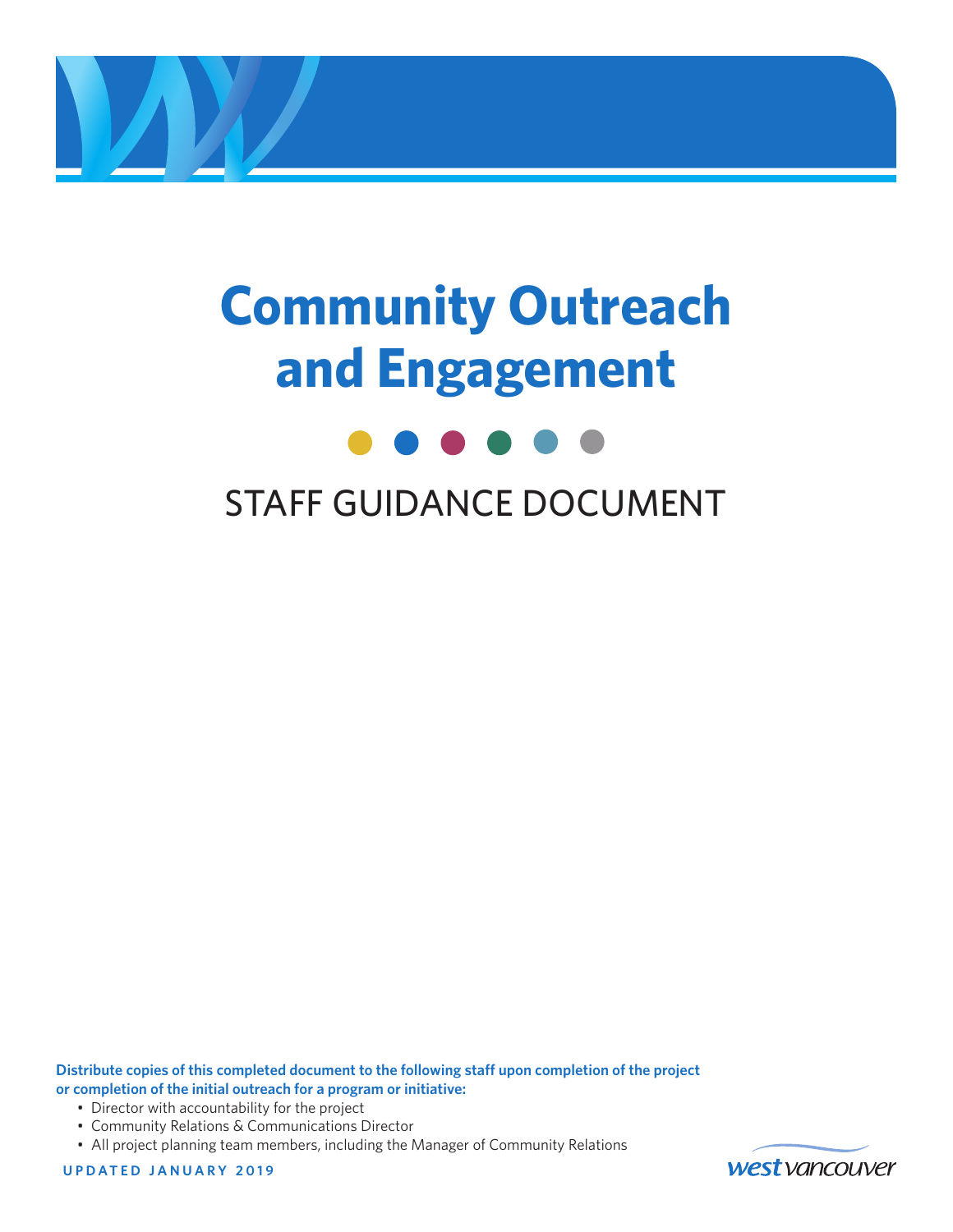# **ENGAGEMENT PLANNING TEAM**



### **The following interests should be represented on the engagement planning team:**

- project leader/manager (with decision making authority) \*mandatory
- Manager of Community Relations
- Communications Department representative
- representation from all divisions which have a key role
- seek input from the Community Engagement Committee as directed by the CAO

### Date of initial project team meeting:

### **List your engagement planning team members below:**

| <b>Project lead*:</b> |       |                     |
|-----------------------|-------|---------------------|
| Phone number          | Email | Department/Division |
| Name:                 |       |                     |
| Phone number          | Email | Department/Division |
| Name:                 |       |                     |
| Phone number          | Email | Department/Division |
| Name:                 |       |                     |
| Phone number          | Email | Department/Division |
| Name:                 |       |                     |
| Phone number          | Email | Department/Division |
| Name:                 |       |                     |
| Phone number          | Email | Department/Division |
| Name:                 |       |                     |
| Phone number          | Email | Department/Division |
| Name:                 |       |                     |
| Phone number          | Email | Department/Division |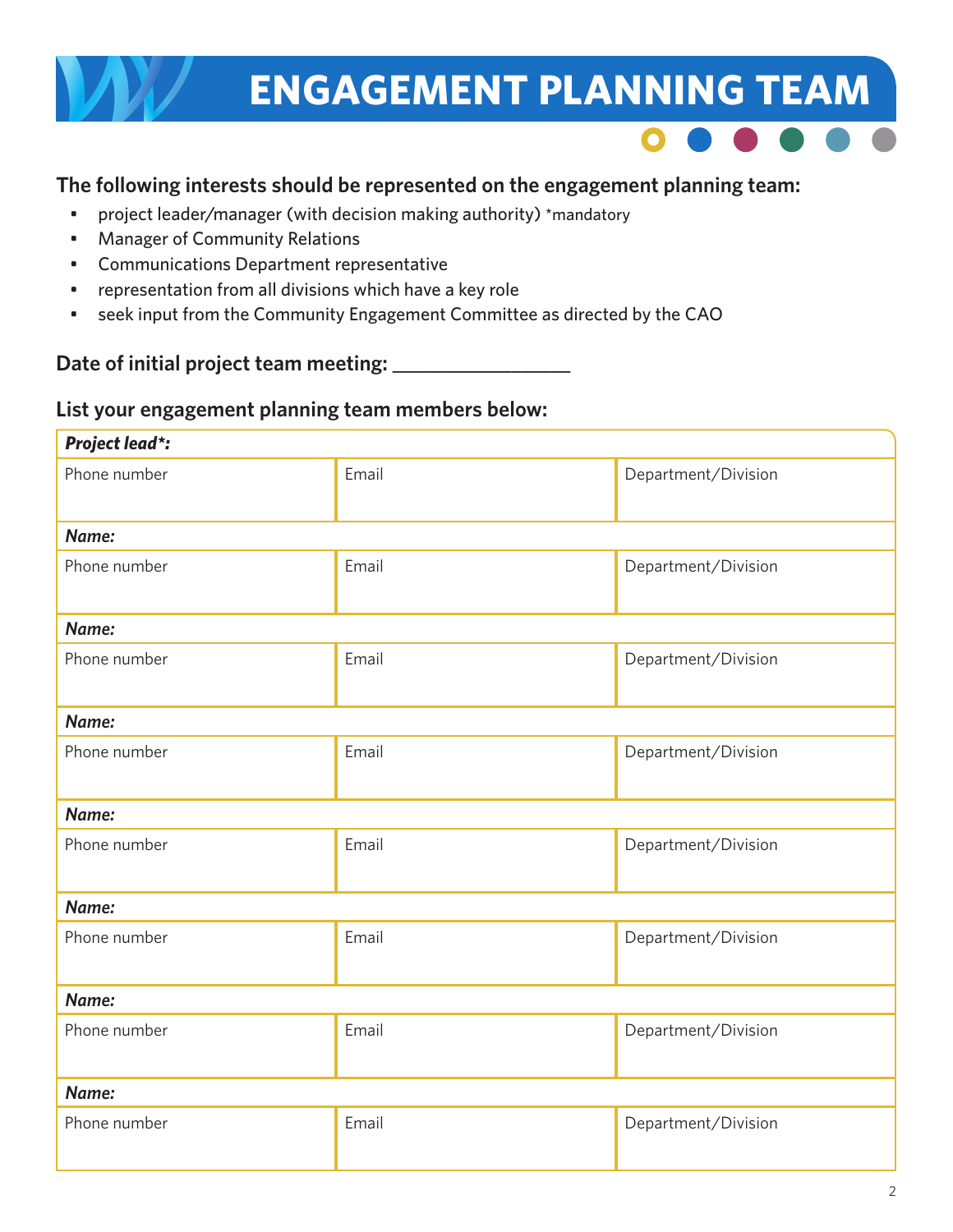

### **PROJECT OVERVIEW**



### $\blacksquare$  Please ensure this page is completed accurately as this information informs all key<br>messages and communication both internally and externally. messages and communication both internally and externally.

| <b>Project name</b><br>Name the project for public<br>communications purpose. The name<br>needs to be clear and accessible, and<br>specific enough for residents to know<br>whether they will be impacted.                              |  |
|-----------------------------------------------------------------------------------------------------------------------------------------------------------------------------------------------------------------------------------------|--|
| <b>Location</b><br>If the project is place-based, the<br>project lead should specify the<br>location. If it is not location-specific,<br>for example a policy, plan or bylaw,<br>then the region of application should<br>be specified. |  |
| <b>Decision maker</b><br>The decision maker for the project is<br>the person or authority making the<br>final decision.                                                                                                                 |  |
| Decision statement /<br><b>Intent of the initiative</b><br>The decision statement includes<br>three important pieces of information:<br>the decision maker, the intent of the<br>project and the anticipated timeline.                  |  |
| <b>Project brief</b><br>Brief description of the background<br>and current status of the project.                                                                                                                                       |  |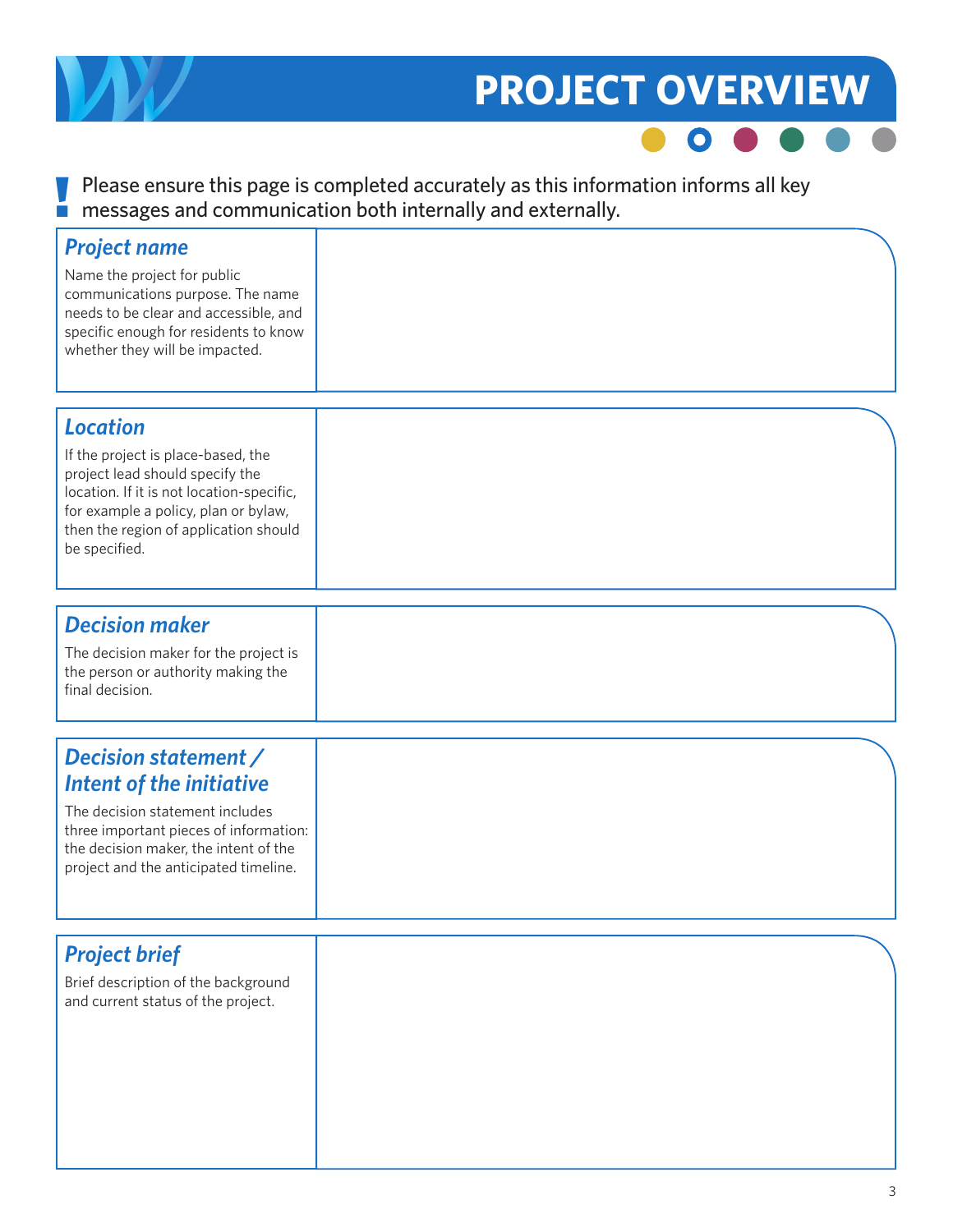### **LEVEL OF STAKEHOLDER IMPACT**

The engagement planning team completes this checklist to determine the level of stakeholder impact and the appropriate level of engagement plan.

| <b>Levels of impact</b>                                                                                                                                                                                                  | <b>Yes</b> | <b>No</b> |
|--------------------------------------------------------------------------------------------------------------------------------------------------------------------------------------------------------------------------|------------|-----------|
| There is a legal requirement to engage the community and/or stakeholders.<br>*If yes, this engagement level is at Inform. Aspects of the policy may be implemented only<br>at the discretion of the Divisional Director. |            |           |
| Have all aspects of this project been decided by the project lead?<br>*If yes, this engagement level remains at Inform.                                                                                                  |            |           |
| Can the public provide input and influence on an aspect of this project?<br>*If yes, this engagement level is Consult or higher.                                                                                         |            |           |
| Stakeholders may be interested in or impacted by this project.                                                                                                                                                           |            |           |
| This project is high-profile and the community may care deeply about the project and the<br>potential impacts.                                                                                                           |            |           |
| There is a difficult history relating to this type of project in the community.                                                                                                                                          |            |           |
| There are direct (real or perceived) impacts on a identifiable group.                                                                                                                                                    |            |           |
| There are direct impacts (real or perceived) on neighbourhoods.                                                                                                                                                          |            |           |
| There are direct impacts (real or perceived) on the entire community.                                                                                                                                                    |            |           |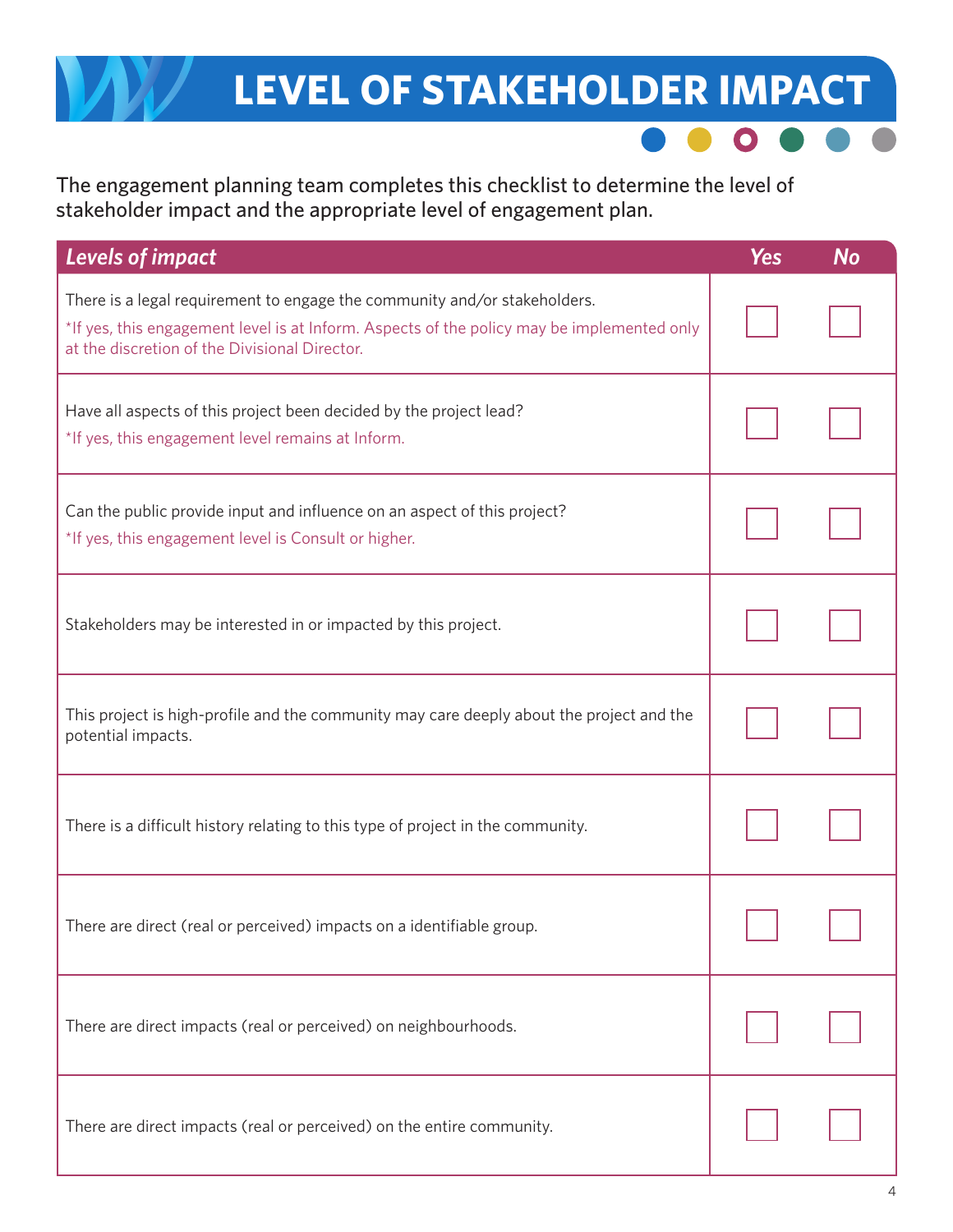## **STAKEHOLDER IDENTIFICATION**



The engagement planning team must identify the stakeholders impacted by this project or plan, determine the level of anticipated impact, and confirm the appropriate level of engagement using the **Spectrum of Engagement Chart** on page 6.

\*Additional copies of this page may be necessary in order to identify all affected stakeholders.

| Affected stakeholder group<br>or individual                           |  |
|-----------------------------------------------------------------------|--|
| <b>Identified impacts</b><br>(direct and indirect)                    |  |
| <b>Engagement level as determined</b><br>by the project planning team |  |

| Affected stakeholder group<br>or individual                           |  |
|-----------------------------------------------------------------------|--|
| <b>Identified impacts</b><br>(direct and indirect)                    |  |
| <b>Engagement level as determined</b><br>by the project planning team |  |

| Affected stakeholder group<br>or individual                           |  |
|-----------------------------------------------------------------------|--|
| <b>Identified impacts</b><br>(direct and indirect)                    |  |
| <b>Engagement level as determined</b><br>by the project planning team |  |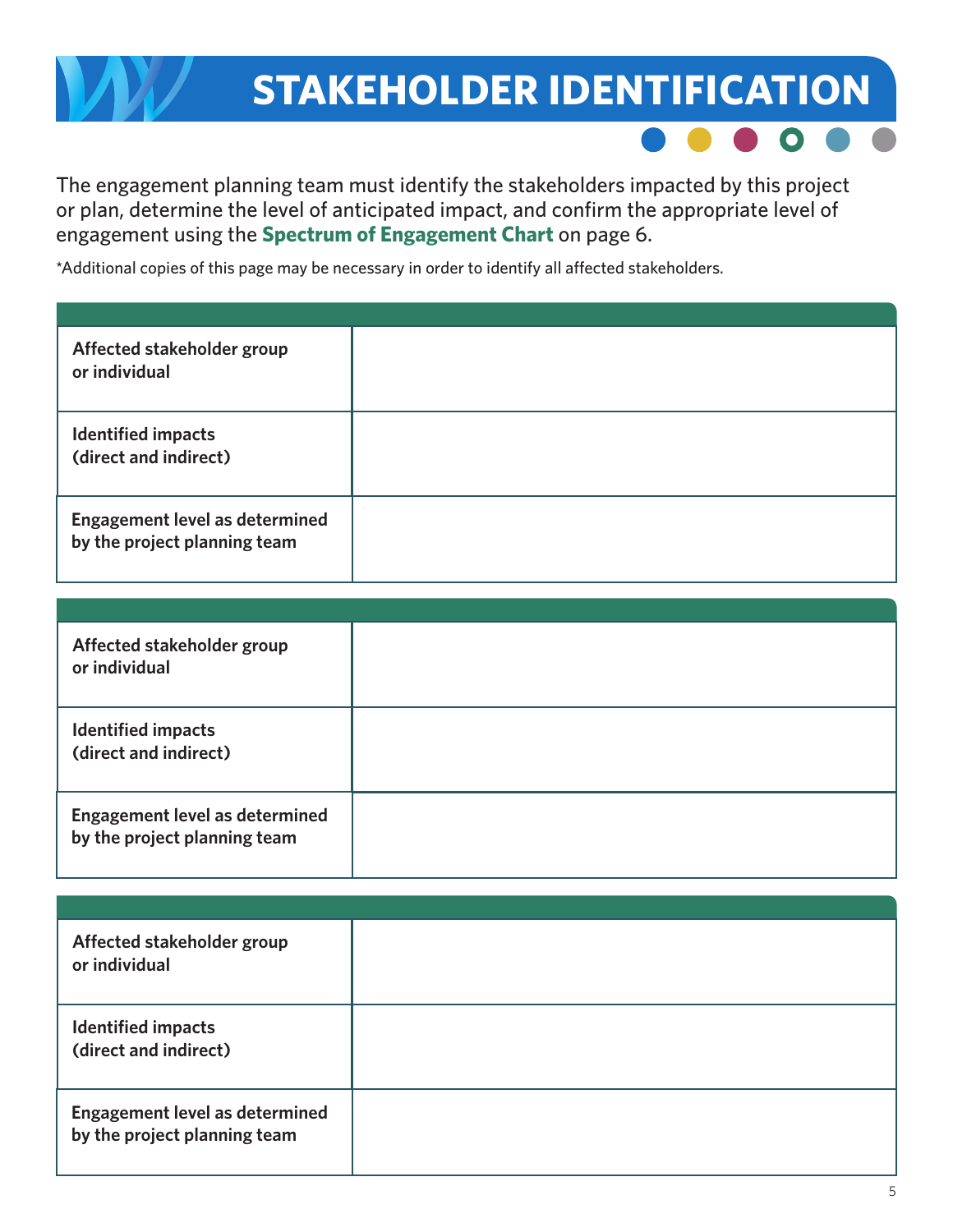# **SPECTRUM OF ENGAGEMENT**



**Community consultation plans for large scale projects or initiatives must be presented to the Community Engagement Committee for information.** Contact Donna Powers at **dpowers@westvancouver.ca**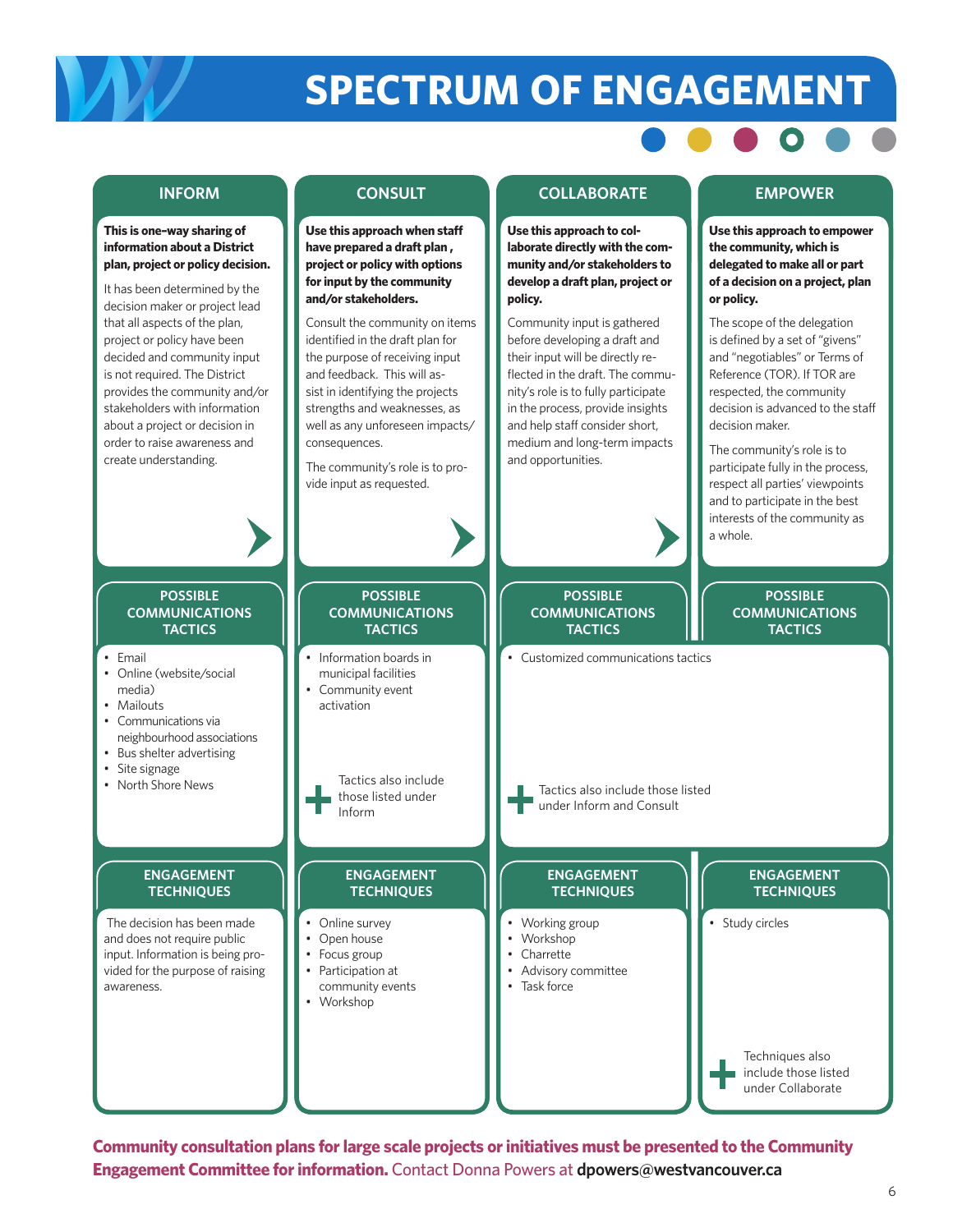

# **FOLLOW UP MEETINGS**



| <b>Project name:</b> |               |
|----------------------|---------------|
| Date:                | Project lead: |
|                      |               |
|                      |               |
|                      |               |
|                      |               |
|                      |               |
|                      |               |
|                      |               |
|                      |               |
|                      |               |
|                      |               |
|                      |               |
|                      |               |
|                      |               |
|                      |               |
|                      |               |
|                      |               |
|                      |               |
|                      |               |
|                      |               |
|                      |               |